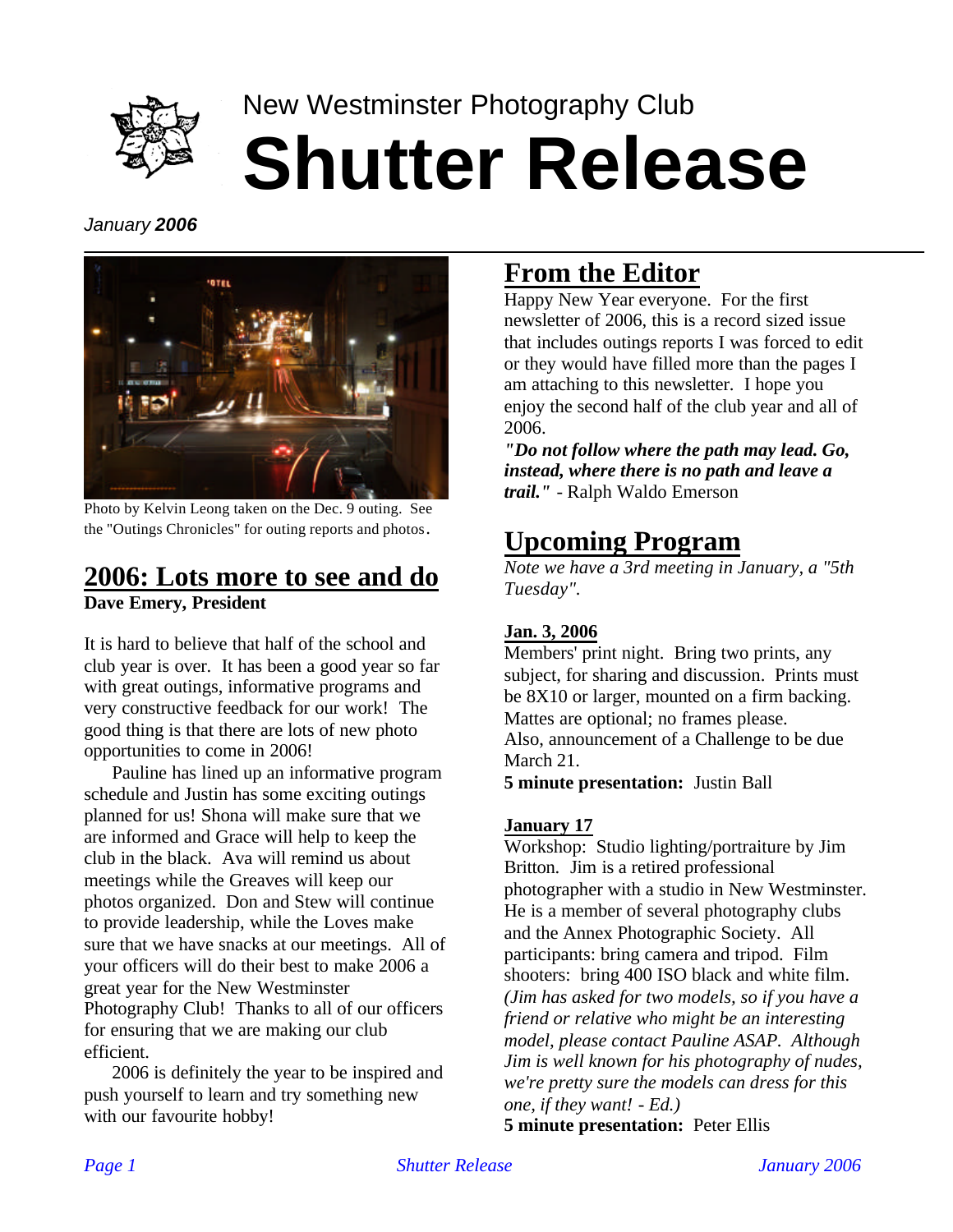#### **January 31**

Basic Photoshop tips presented by Ewa Pluciennik.

**5 minute presentation**: Stew Hyslop.

### **February 7**

Members' Projection Night. Bring two slides/digital images to show and discuss. *!! (Please e-mail digital images to dave@nwphoto.org well before the meeting so he can arrange them in a file for presentation).* **Select or collect** North Shore Challenge slides or digital images (bring 4-5 -- see article this issue.)

**5 minute pre sentation:** Fred Greaves

#### **February 21**

Hands-on workshop on hand-colouring black and white photographs, by Shona LaFortune. This will introduce traditional materials and techniques as well as hand-colouring inkjet produced photos and some information on digital methods. All materials supplied. **5 minute presentation:** David Love

*The complete annual schedule (subject to change) is also posted on the club website.*

### **Outings Justin Ball - Outings Director**

#### **January 21 (Saturday) "Almost Famous"**

The object of "Almost Famous" is to produce a period image, which replicates an original (eg Lenin - See Aug./Sept. newsletter), or an original image of one that may have existed of a famous person/people, event or location. Think of it as faking a person, event, place, etc.

I suggest groups of three, but you may choose to work in pairs. For period places, use downtown New Westminster, or the interior of 48 Begbie Street. For period props, visit the SPCA thrift shop, Salvation Army etc. You may purchase/borrow the day of, or go shopping early if you have a group with ideas. One stipulation: no more than \$10 per person is to be spent on props! To keep things fair, you may only use an on-camera flash, incandescent lamps or natural light.

Meet at 10 am at 46 Begbie (the store front with the soaped windows). If there is a suite at 48 Begbie available for coffee/photos, I will post on door with "pls buzz".

*Contact Justin (see "contacts") with any questions.*

## **Burnaby Showcase**

### **January 28, Shadbolt Centre for the Arts**

It's hard to believe that this print and slide-essay presentation by Burnaby has been going on so long, but this is its 10th year. They now present all the shows digitally, but many start with prints or slides. Tickets are \$12 each and may be obtained from Gina Botelho at  $clica foto@gmail.com.$  (As usual these days, no phone no. is provided; non-computer users may have to ask one of the Internet connected members to get tickets.) It runs from 7:00 to 10:30, refreshments and door prizes. The Shadbolt Centre is at 6450 Deer Lake Avenue (in the park).

## **North Shore Challenge**

This annual competition is the big one - open to all BC clubs. It had always been a slide competition but for the first time last year, all images were projected digitally using a high-end projector. That means we can enter slides **or**  digital images (which can be direct from digital cameras or scanned slides, colour negatives or black and white negatives).

Last year we were able to enter slides, which were scanned by Custom Colour. We don't have the rules yet for this year, but if we have to scan our own slides, we will arrange to do it.

A little quirk about digital images is that the screen dimensions restrict the vertical height. So unlike slides, where horizontal and vertical images are the same size, digital vertical images are the same height as a horizontal would be. We've seen this in our club digital entries. Therefore, we think the greatest impact in entries will be for horizontal images and we suggest that's what you enter, whether digital or slide.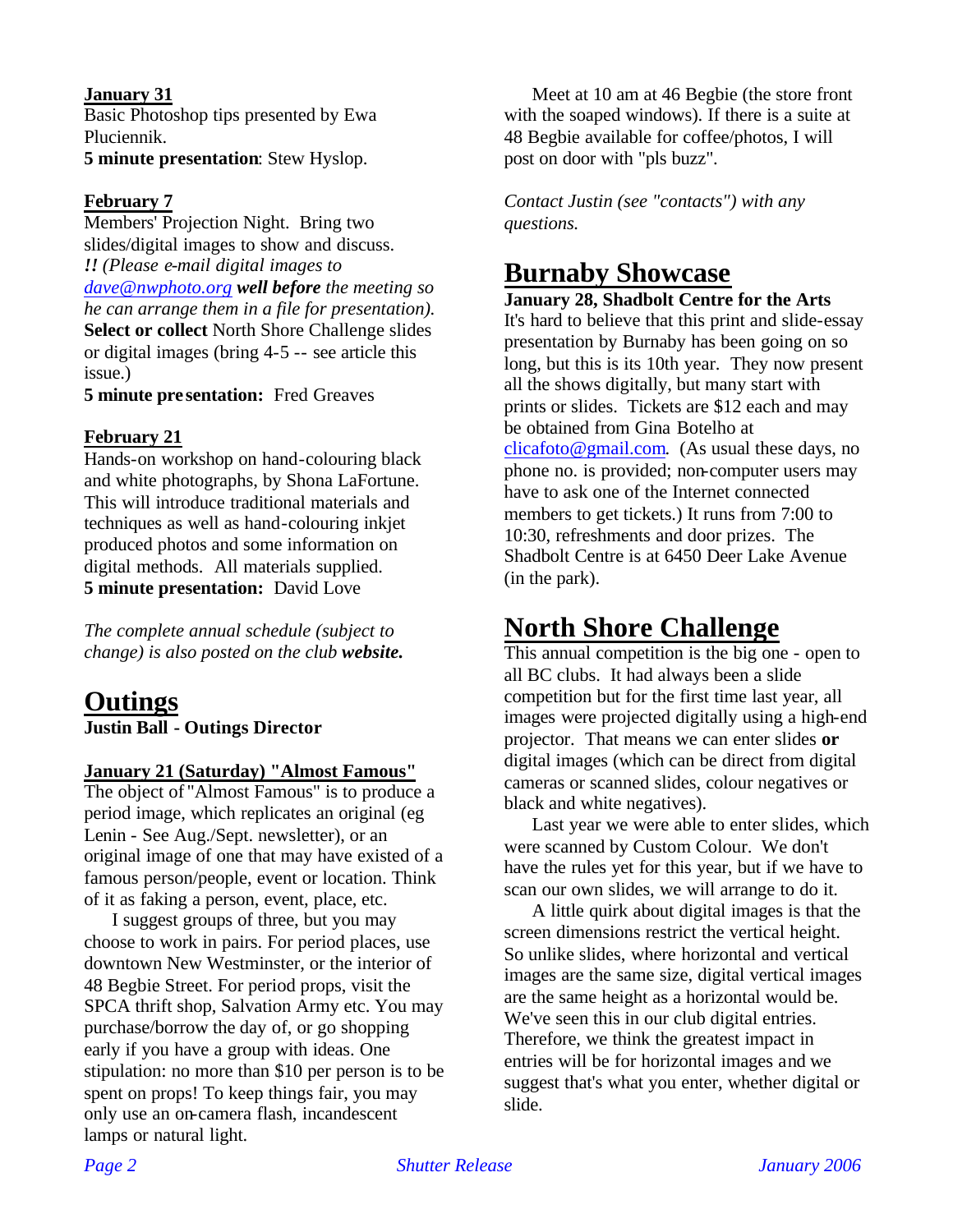Last year, all scanned images were restricted to 1024 X 768 pixels (or for verticals, 768 pixels high X whatever). If you are going to enter a digital image, make sure it is at least that size. If we receive different information, we will announce it in the club.

We will collect or select (depending on time) our entry at the February 7 meeting. Subject is open. Please bring  $4 - 6$  of your very best slides or digital images, but **not any that have been previously entered in a NSC**.

# **Delta Print Challenge Results**

Several of our members missed the Grey Cup on Nov. 27 to attend the judging of this annual event hosted by the Delta Photo Guild.

For this Editor, who also coordinates and teaches CAPA's Learn to Judge course, it was a most discouraging event, not only in our results (we were 5th of 5) but also in the most biased judging I have seen in a long while. Comments like "I like mechanical things so I gave this a good score" to "I don't like abstracts" did not impress the viewing audience. Dave's wonderful, colourful shot of the Chinese New Year's parade was marked down because one judge didn't like manipulated images and one didn't "get" the title. "Where's the parade?", he asked.

The Editors of the Delta paper did better by us: they selected two of our images to illustrate their article on the Challenge: Dave Emery's "Parade" and Jason Hollister's "Kneedragger". The Delta club kindly acquired copies of the paper for each of them.



Jason's (top right) and Dave's (bottom right) photos.

Delta also did a good job of organizing and hosting, with nametags for everyone, and

refreshments at the break, and they also fixed last year's lighting problem.

Special thanks to Grace for recording and transcribing all the judges' comments; copies were returned to our members with their prints.

We had a good, strong entry and I congratulate our club members for producing work that falls outside the boundaries of the easy-to-understand nature and landscape images that don't stress most judges' abilities. In my view, coming last can sometimes be a distinction.

Our individual scores (out of 30): Arkadia Vines, Peter Ellis: 5/7/5: 17 Multiples, Shona: 7/4/6: 17 Tomato, June: 6/5/5: 16 Red & Yellow, Ava: 7/4/5: 16 A Growler, Fred: 5/5/4: 14 The Parade, Dave E: 5/4/5: 14 Potter's Fancy, Grace: 6/4/4: 14 Glass Abstract, Margaret: 6/3/5: 14 Kneedragger, Jason: 6/3/4: 13 Monochrome Magnolia, Jeremy: 5/3/5: 13. The club scores (out of a possible 300): Delta: 188; Richmond 185; Crescent Beach 180; Langley 176; New Westminster 148. The highest scoring image received 23 pts.

### **"Siegmund" – Part 1 An adventure story by Justin Ball**

In a cold, pelting rain, low black clouds, and with fresh snow only 1000 feet up the mountain side, Shona and this writer went to the Squamish Chief to do some prep work on an idea sparked by an unremarkable print of giant trees and huge chunks of granite (taken on the club outing to Squamish), a short university seminar on Die Walkirie some 12 years ago, and the prelude to Die Walkirie on a compilation CD of "Heavy Classix". This writer wondered, if a picture speaks a 1000 words, can it also speak a 1000 notes? Can one art form, say music, be transferred to another? We all know great photos may come from great painting! But can sound become light, or smell, or touch?

And so this amateur photographer set about, like a combined architect and general contractor, to create a monument- to capture the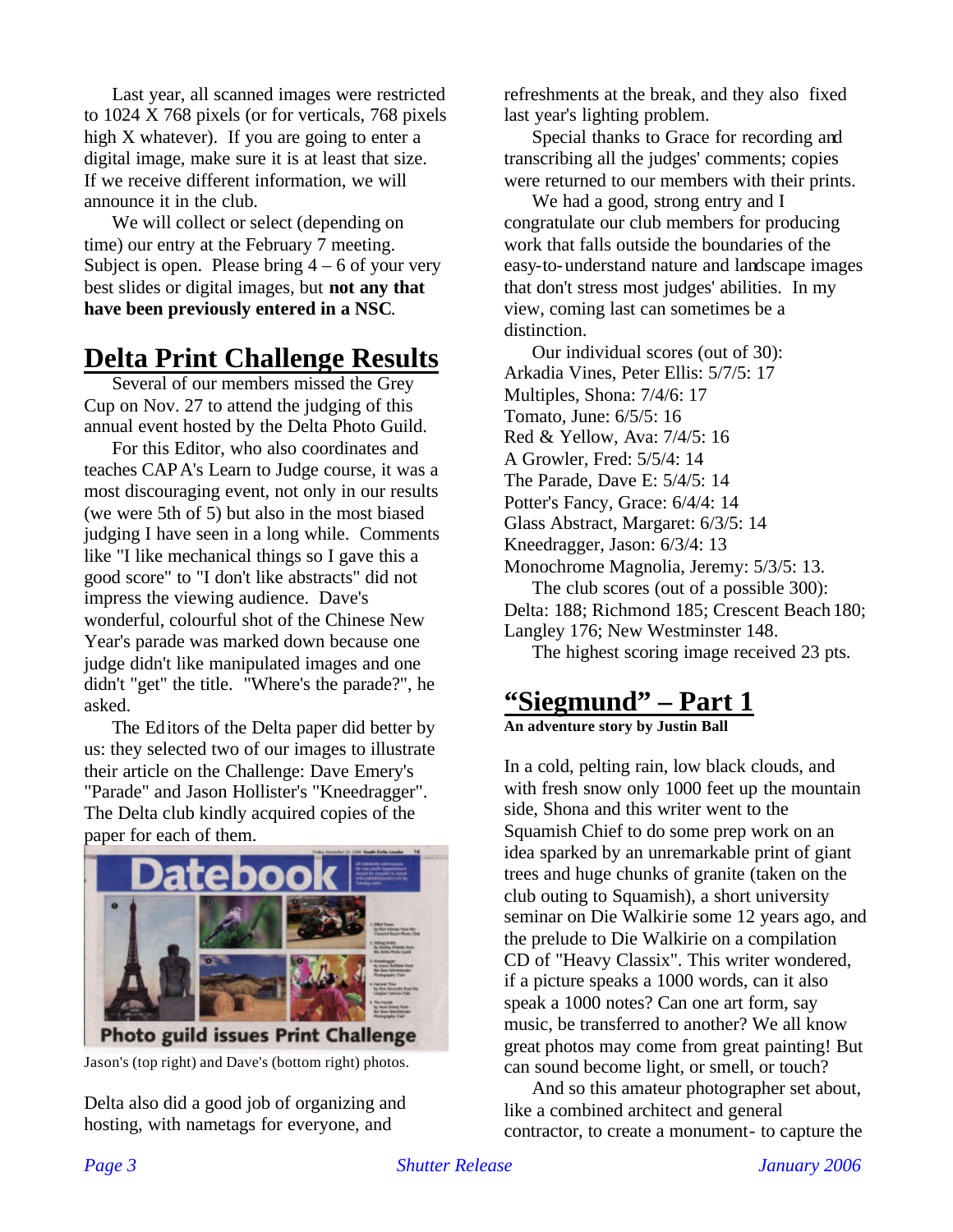whole meaning and feeling of Siegmund's flight into the forest away from his pursuers during a stormy night- in a SINGLE photograph.

Like any general contractor, this writer enlisted (begged) the help of a specialist subcontractor, and so we found ourselves flying up the Sea to Sky highway in Shona's turbocharged Sprint (it goes like a Tie Fighter with her at the wheel!)

Wet and cold we did a bunch of exposure tests, created lightning, and considered various locations and postures. Watch this space for Part 2 of "Siegmund"!

Anybody up for a challenge? I suggest capturing Holst's "Mars the Bringer of War" in ONE photo.

# **Website Marketing**

**Dave Emery**



Dave's photo in Harmony Air in-flight magazine. Congratulations, Dave!

Setting up a website isn't for everyone, but I find it an easy way to share photos with family and friends. It is a more efficient way to share photos with people than emailing lots of photo files.

It only takes a computer, a web publishing software program (I use Microsoft FrontPage) and a web host provider. The host provider (www.1and1.com for the club website) charges a monthly (typically \$4-\$11 CAD) or annual fee to have your webpage files on their servers that are available 24x7. The hosting provider

provides some tools to help you get up and running and will also help you to secure your web address.

An added benefit to having your photos on the Internet is that people and businesses can find you and your work. I am contacted at least monthly by people interested in using my photos for some project. I've had my photos used on doctorate thesis in Sweden and in sermon presentations in Australia. In October, I was contacted by the firm that publishes the Harmony Airways in-flight magazine. They decided to purchase one of my photos for the publication. Even today, I got an email from a local start-up business that wants to purchase a few of my Vancouver photos.

It is exciting and flattering to be able to passively market my work by just having a website. I'm not in business to sell my work, but it is great to be able to share my work beyond my circle of family and friends.

# **Exhibitions**

### **January 6-27**

"Intersections", photographs by members of the Annex Photographic Society, 305-1067 Granville, 10-5, 10-9 Fridays. Closed Sundays. Info: theannex@telus.net or www.theannex.ca.

## **Add to your calendar**

Tempus fugit and all that…. It's only January but these dates will be upon us before we know it, so if you're interested, note them in your calendar or equivalent electronic device now, so you won't miss out, particularly where advance reservations or tickets are required.

**Feb. 18-19:** *Learn to Judge*, CAPA's judging training program, Feb. 18-19 in Langley. Contact learntojudge@shaw.ca or Shona at a meeting.

**March 11:** *North Shore Challenge*, 7:00 pm, Kay Meek Centre, West Vancouver. Tickets are \$12, available from 604-986-2159 or tickets@nsps.ca. Reserve early as this is usually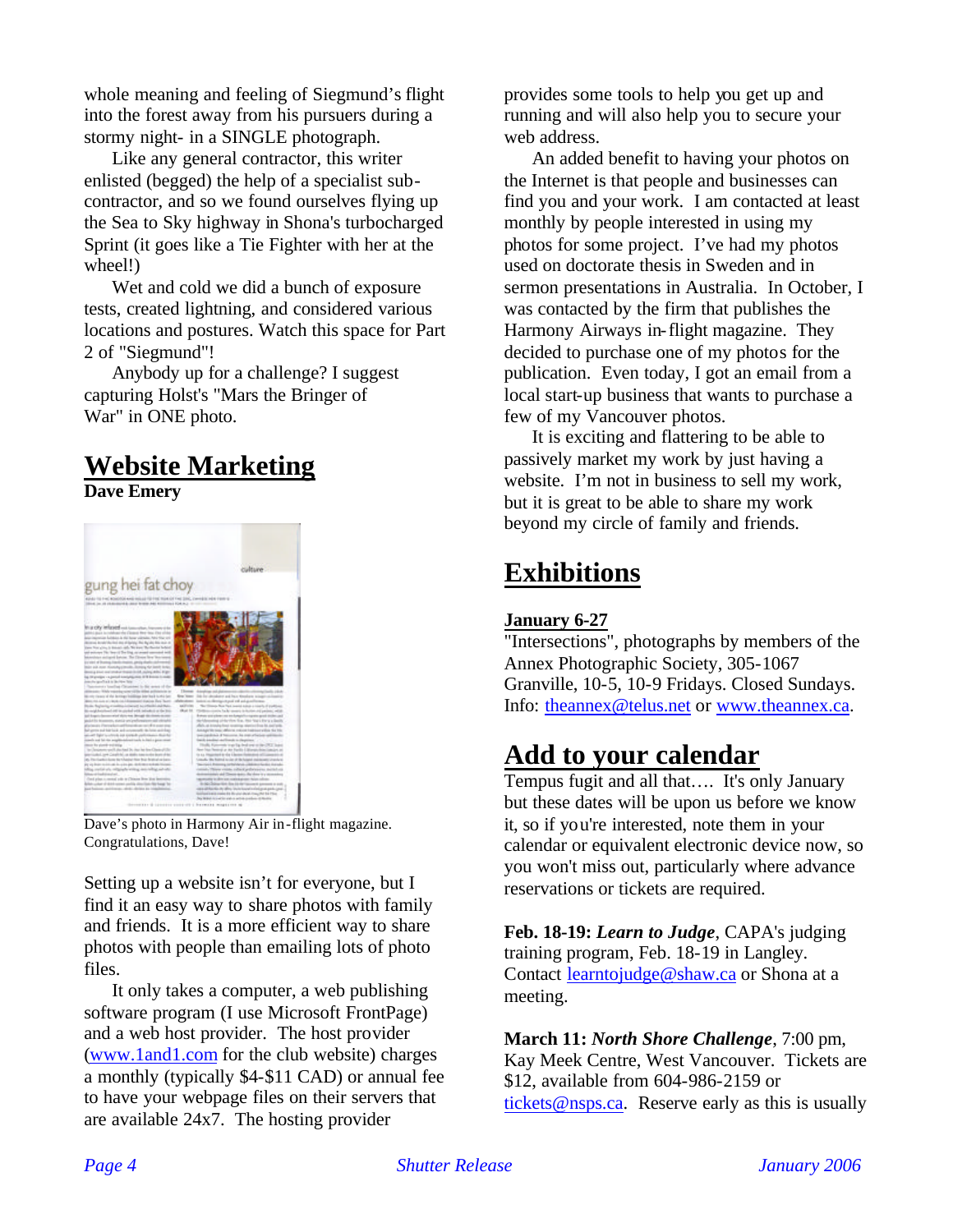a sell-out. We will select our entry Feb. 7. See article this issue for details.

**May 13**: *Fraser Valley Invitational* at James Hill School Gymnasium, 22144 Old Yale Road, Langley. Topic is "airborne ". Fifteen lower mainland clubs (including ours) have been invited. Do plan to attend: they have the best food! We will select our entry at the **April 4** meeting. The dictionary definition is "carried by or through the air" but I suspect that anything off the ground will be accepted by the judges. Try to think of something different.

#### **July 14-16,** *Summer in the City***,** CAPA's

Camera Canada Conference in Toronto. A special conference rate has been negotiated at 89 Chestnut, downtown (www.89chestnut.com: use special code: Camera 0714). Hosted by members of the Great Toronto Council of Camera Clubs.

#### **August 11-13,** *Okanagan Photographic Art*

*Workshops*, Kelowna BC. One-day photo workshops, wine, food… (www.opaw.org)

#### **October 21-22,** *Abbotsford Photo Arts*

*Seminar* with keynote speaker Nancy Rotenberg.

### **Club key contacts**

Dave Emery, President/Webmaster 604-517-6654, dave@nwphoto.org Shona LaFortune, Newsletter/Publicity 604-530-3128, shona@nwphoto.org Pauline Hyslop, Program Coordinator 604-521-0155, program@nwphoto.org Justin Ball, Outings 604-524-9498, outings@nwphoto.org

Shutter Release is edited by Shona LaFortune and is published monthly (Aug./Sept. and Nov./Dec. combined) except for June and July. Current and back issues are available on our website (www.nwphoto.org) as pdf files, and current issues are distributed at the first club meeting of each month to visitors, those without Internet access and anyone who requests a printed copy.

**Contributions in any format (electronic to handwritten) are welcome.** See Shona at a meeting or e-mail to shona@nwphoto.org).

**All contents** are copyrighted and may not be reproduced without permission of the authors and Editor.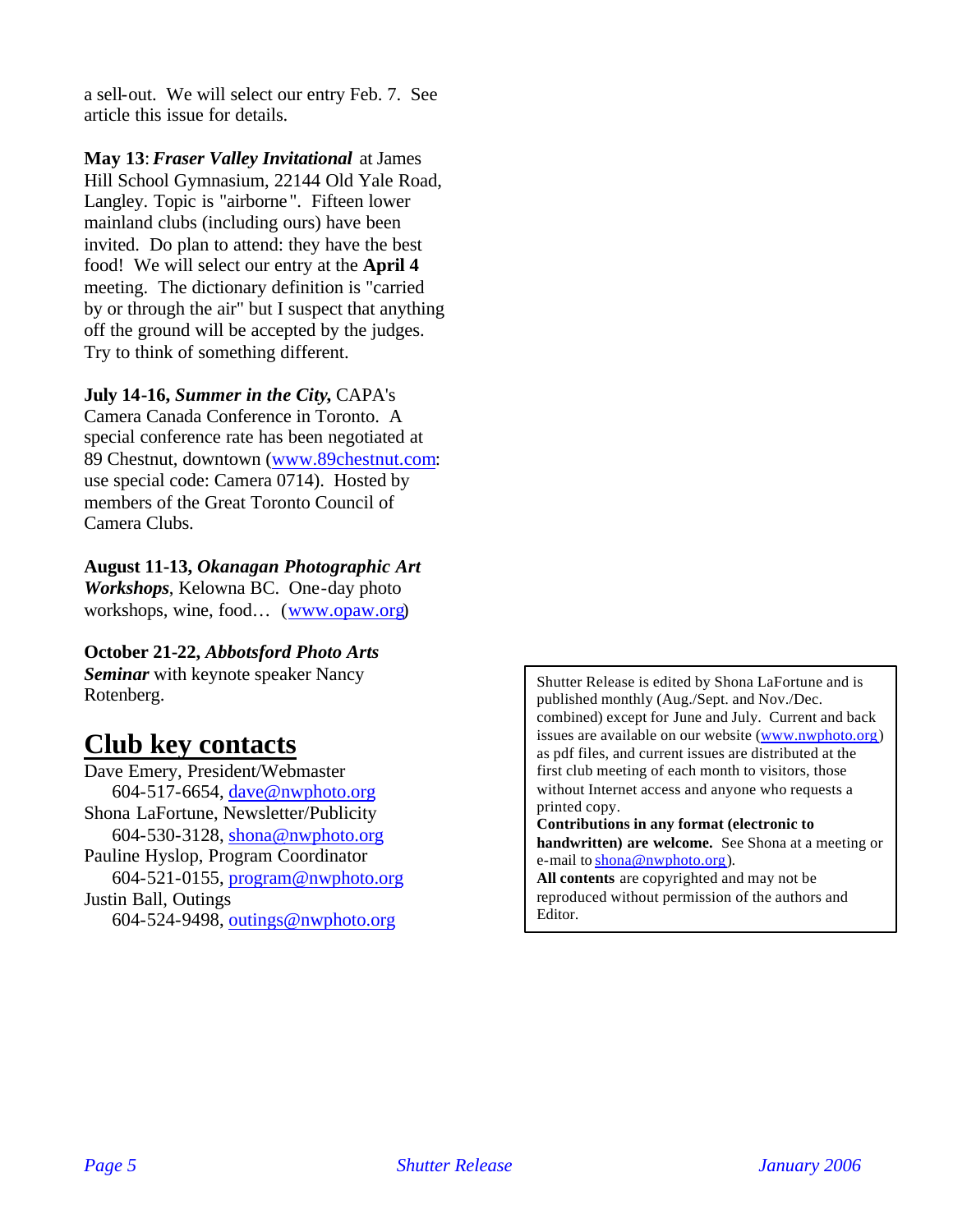# **Outings Chronicles**

Thank you to Peter Ellis (PE), Grace Darney (GD), Don Pateman (DP), Justin Ball (JB), Dave Emery (DE) and Kelvin Leong (KL) for words and/or photographs. Opening Haiku by Peter Ellis.

### *Gastown*

*November 19 Attendance: 12!*

*Drifters haunt the streets Drifting mist traps tall towers Linked by our lenses* (PE)



*(GD)*

*. . . the triangle around the Waterfront Station, Gassy Jack and Victory square is a microcosm of Vancouver past and present. Here, within 100 yards, one will find modern boring glass-clad skyscrapers and intricate pieces of 19thC architecture, a conservative church and an Amsterdam coffee house, businessmen and women and vagrants, western Canada's premier fur outlet, and shops dedicated to BDSM leather gear. There are hosts more disparate subjects, separated by a property line, or 100 years. There are free art galleries beside soup kitchens and world-class restaurants. The purpose of this trip is to get people to see these differences, see detail, see people, see subjects from a different point of view. . .* (JB)

After some misgivings about going down there with expensive camera equipment, I was pleasantly surprised at the great time I had. (GD)

*Gastown left a word-mosaic in my mind - a thumbnail page of images for the mind - pictures of reflections, mist, fog, old/new, wealth, luxury, poverty, homelessness, fallen leaves, brick paths, street kids, welfare, needy, downbeat, beaten down, mirror image, alleys, graffiti, heritage, junk, flags, flowers, sunshine, shadows….* (PE)



(DE)

I must have been in a "reflective" mood, as my favourite shots are the ones I took that show bent reflections of buildings in the VCC windows, and also reflections in the fountain water at Granville Square. (GD)

*Outings Chronicles Shutter Release January 2006*